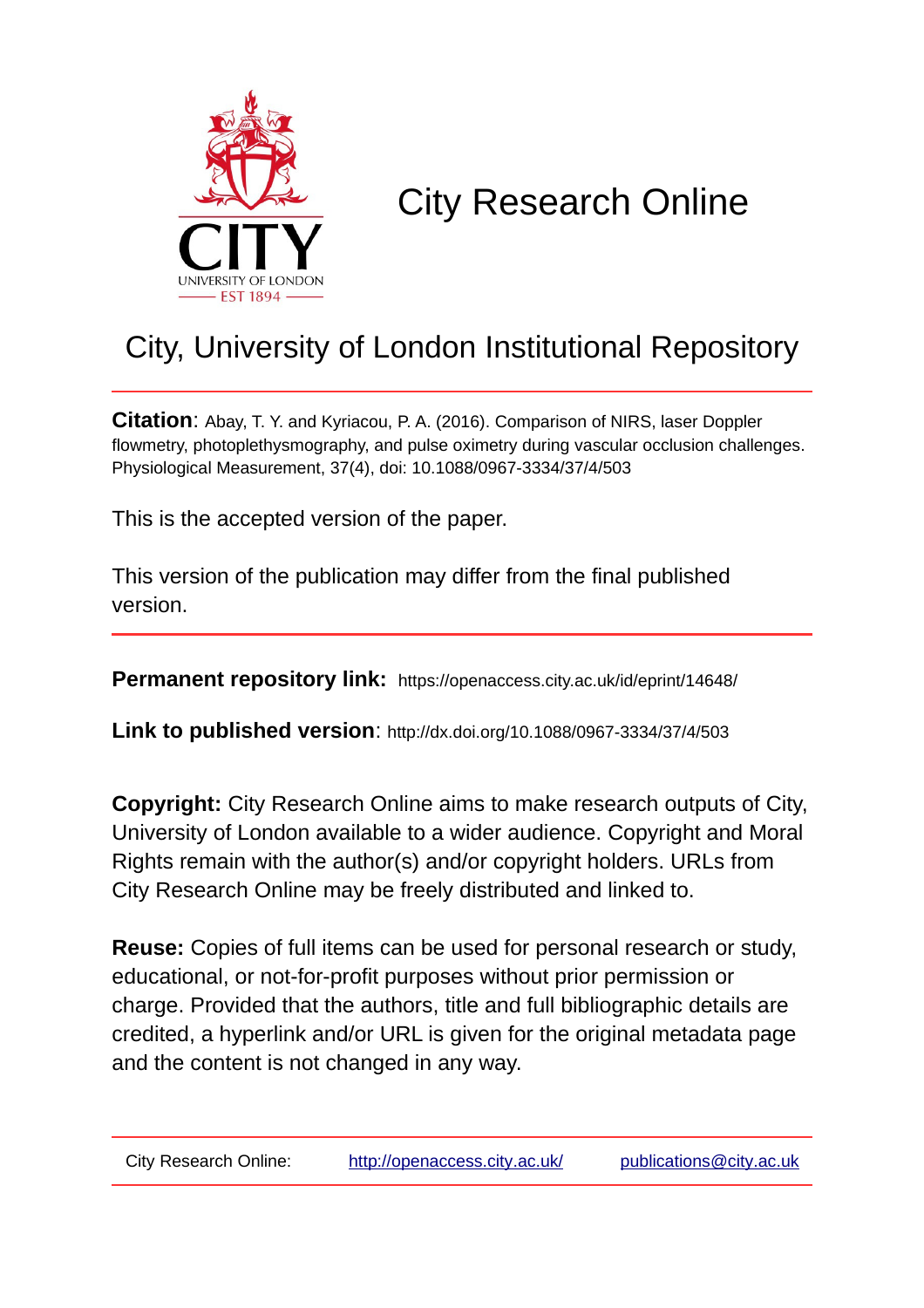### **Comparison of NIRS, laser Doppler flowmetry, photoplethysmography, and pulse oximetry during vascular occlusion challenges**

#### **T Y Abay and P A Kyriacou**

School of Mathematics, Computer Sciences & Engineering, City University London, Northampton Square, EC1V 0HB, UK

E-mail: [Tomas.Ysehak-Abay.1@city.ac.uk](mailto:Tomas.Ysehak-Abay.1@city.ac.uk)

#### **Abstract**

Monitoring changes in blood volume, blood flow, and oxygenation in tissues is of vital importance in fields such as reconstructive surgery and trauma medicine. Near infrared spectroscopy (NIRS), laser Doppler (LDF) flowmetry, photoplethysmography (PPG), and pulse oximetry (PO) contribute to such fields due to their safe and noninvasive nature. However, the techniques have been rarely investigated simultaneously or altogether. The aim of this study was to investigate all the techniques simultaneously on healthy subjects during vascular occlusion challenges. Sensors were attached on the forearm (NIRS and LDF) and fingers (PPG and PO) of 19 healthy volunteers. Different degrees of vascular occlusion were induced by inflating a pressure cuff on the upper arm. The responses of tissue oxygenation index (NIRS), tissue haemoglobin index (NIRS), flux (LDF), perfusion index (PPG), and arterial oxygen saturation (PO) have been recorded and analyzed. Moreover, the optical densities were calculated from slow varying dc PPG, in order to distinguish changes in venous blood volumes. The indexes showed significant changes ( $p < 0.05$ ) in almost all occlusions, either venous or over-systolic occlusions. However, differentiation between venous and arterial occlusion by LDF may be challenging and the perfusion index (PI) may not be adequate to indicate venous occlusions. Optical densities may be an additional tool to detect venous occlusions by PPG.

Keywords: near infrared spectroscopy, laser Doppler flowmetry, photoplethysmography, pulse oximetry, noninvasive optical techniques, physiological monitoring, vascular occlusions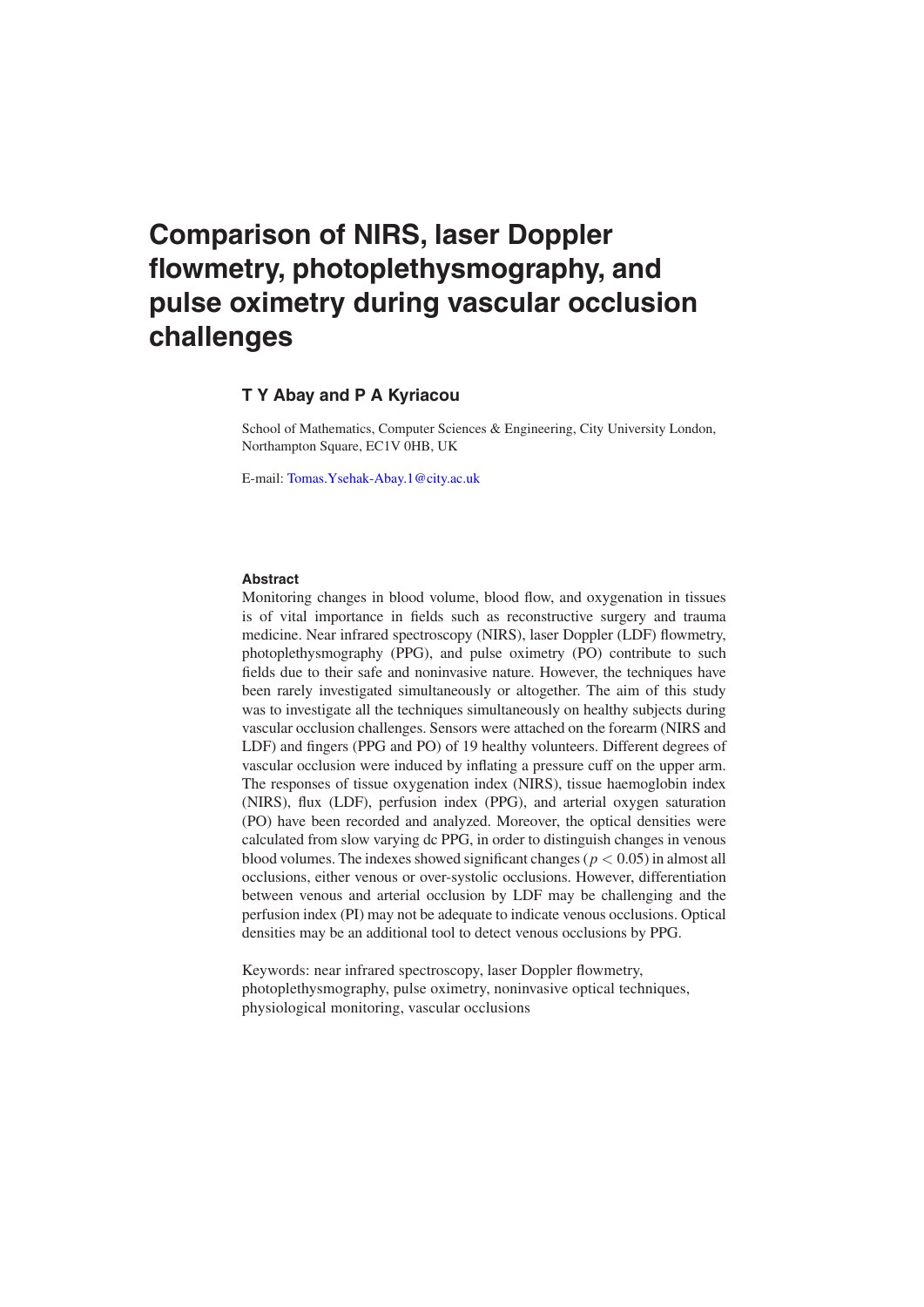#### **1. Introduction**

The monitoring of blood flow, blood volume and blood oxygenation in tissues has played an essential role in clinical applications in the last decades (Lima and Bakker [2005](#page-12-1), Sakr [2010](#page-12-2)). For instance, in reconstructive surgery or trauma medicine, the prompt identification of local changes in perfusion and oxygenation can alert clinicians before arise of serious complications that may be undetected by global macrocirculation parameters or clinical observations (Lima and Bakker [2005](#page-12-1), Smit *et al* [2010](#page-12-3), Scheeren *et al* [2012\)](#page-12-4). In this context, optical modalities such as near infrared spectroscopy (NIRS), laser Doppler flowmetry (LDF), photoplethysmography (PPG), and pulse oximetry (PO) have played a crucial role, due to their noninvasiveness, safe nature and their ability to provide local assessment of the microcirculation (Lima and Bakker [2005](#page-12-1), Sakr [2010](#page-12-2)).

NIRS is an optical technique used for the monitoring of tissue perfusion and oxygenation. Near infrared light is shone in tissues and light attenuations are then processed for the estimation of concentrations of oxygenated haemoglobin, reduced haemoglobin, total haemoglobin and tissue oxygenation (Pellicer and del Carmen Bravo [2011](#page-12-5), Scheeren *et al* [2012\)](#page-12-4). NIRS-measured parameters have been demonstrated to monitor effectively perfusion changes in brain and muscle microcirculation in surgery, shock and trauma medicine, and reconstructive surgery (Smit *et al* [2010](#page-12-3), Pellicer and del Carmen Bravo [2011](#page-12-5), Scheeren *et al* [2012\)](#page-12-4).

LDF measures arterial blood flow in the skin by detecting the Doppler shift caused by moving red blood cells (RBC) (Choi and Bennett [2003](#page-12-6)). Laser light is applied to the skin and the Doppler shift caused by moving RBCs is processed to obtain a unit-less index widely known as Flux (Choi and Bennett [2003\)](#page-12-6). The index is directly proportional to the product of both RBC concentration and flow in the sampled volume (Choi and Bennett [2003\)](#page-12-6). Flux can be used as a direct or indirect trend indicator of changes in blood flow alterations in the microcirculation due to vasoconstriction/dilation or arterial/venous impairment, skin flaps and burns, or for the assessment of skin microcirculation in shock and diabetic patients (Yuen and Fend [2000](#page-12-7), Choi and Bennett [2003](#page-12-6), Lima and Bakker [2005\)](#page-12-1).

PPG is a noninvasive optical technique in which light is applied to tissues and the detected light by a photodetector is characterized by a pulsatile component (ac) and a slow varying component (dc). The PPG waveform can be used for calculation of several parameters such as heart rate, pulse transit time (PTT), noninvasive blood pressure, and respiration (Allen [2007,](#page-11-0) Shelley [2007\)](#page-12-8). Measurement locations are usually extremities such as finger and earlobe, but several different locations such as the esophagus, splanchnic organs, and flaps have been investigated as well (Kyriacou [2006, 2013\)](#page-12-9). While the ac component of the signal is predominantly used to assess local arterial blood inflow, the dc component has been proved to provide information on venous blood, respiration, vasodilation/constriction, blood pressure, and perfusion (Shelley [2007](#page-12-8), Reisner *et al* [2008](#page-12-10), Walton *et al* [2010,](#page-12-11) Abay and Kyriacou [2015](#page-11-1)). However, the main application of PPG signals is the noninvasive estimation of arterial oxygen saturation  $(SpO<sub>2</sub>)$ . The technique is commonly known as PO and relies on the direct relationship between the ratios of ac and dc PPG components at red and infrared wavelengths and  $SpO<sub>2</sub>$  (Kyriacou [2006](#page-12-9), Allen [2007\)](#page-11-0). An emerging application of PPG signals is the calculation of the perfusion index (PI) (Lima and Bakker [2005\)](#page-12-1). The parameter is calculated as the ratio of the ac component over the dc component (ac/dc) and is believed to assess the adequacy of perfusion (Lima and Bakker [2005](#page-12-1)).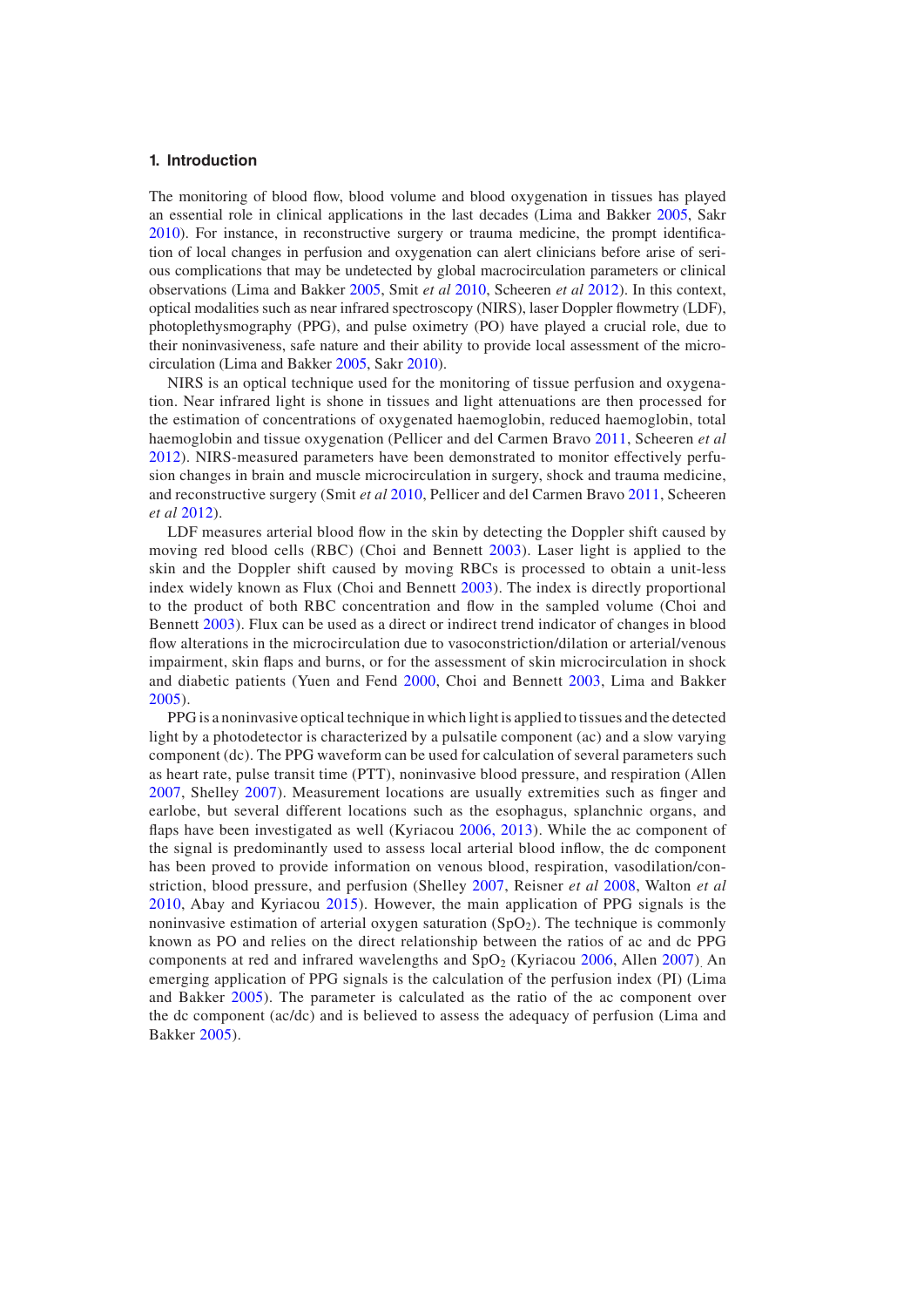NIRS, LDF, PPG, and PO have been investigated singularly or in pairs, during a vascular occlusion test (VOT), in their ability to indicate changes in perfusion, oxygenation, or to differentiate between healthy and diseased (Galla *et al* [1999,](#page-12-12) Yuen and Fend [2000,](#page-12-7) Hallock and Rice [2003](#page-12-13), Jarm *et al* [2003](#page-12-14), Klaessens *et al* [2003,](#page-12-15) Gomez *et al* [2008](#page-12-16), Bergkvist *et al* [2015](#page-11-2)). However, the results from singular studies are scattered due to different studies methodologies, applications, or populations investigated. To our knowledge, there has not been an attempt to investigate all four techniques simultaneously on healthy volunteers during different VOTs. Hence, the aim of this study is to investigate simultaneously the four modalities during two different VOTs. Furthermore, the sensitivity of the techniques on detecting changes in perfusion was assessed by applying different steps of vascular occlusions. NIRS, LDF, PPG, and PO sensors were attached on the left forearm and fingers of nineteen healthy volunteers and their responses during two different VOT protocols were analyzed.

#### **2. Material and methods**

#### *2.1. Measurements system and signal acquisition*

In this study, an NIRS monitor (NIRO 200NX, Hamamatsu Photonics, Japan) was used to measure tissue oxygenation index (TOI) and normalized tissue haemoglobin index (nTHI). The instrument employs spatially resolved spectroscopy (SRS) (Suzuki *et al* [1999](#page-12-17)), and uses light emission wavelengths at 735, 810 and 850 nm, and silicone photodiodes for the estimation of changes in oxygenated haemoglobin, reduced haemoglobin, total haemoglobin, TOI, and nTHI. TOI is calculated as the ratio between absolute concentration of oxygenated and total haemoglobin (Suzuki *et al* [1999](#page-12-17)). The nTHI is calculated as changes in total haemoglobin concentrations and is normalized to the initial baseline value. An inter-optodes distance of 4cm was utilized for deep penetration of light in tissue.

An LDF monitor (moorVMS-LDF2, Moor Instruments, UK) was used to measure blood flow in the skin. The device employs fibre optics at a separation distance of 0.5mm and laser light with peak emission at 785nm. The Doppler shift from RBC is measured from the detected light and the blood flow is expressed as Flux, a unit-less index.

A commercial pulse oximeter system (Radical 7, Masimo Corp.) was used to measure noninvasively SpO2. Finally, a custom-made research PPG system (*ZenPPG*) was used to collect raw dual-wavelength PPG signals from the finger (Rybynok *et al* [2013\)](#page-12-18). A finger reflectance PPG probe was designed and manufactured for acquisition of signals from the *ZenPPG*. The sensor was enclosed in a pulse oximeter finger clip and it comprises of two infrared LEDs (KP-2012SF4C, Kingbright, Taiwan), two red LEDs (KP-2012SRC-PRV, Kingbright, Taiwan), and a silicon photodiode (TEMD5010X01, Vishay Intertechnology Inc., USA). The red and infrared LEDs had a peak emission wavelength of 660 and 880 nm respectively. All the signals from commercial and custom-made devices were acquired on LabVIEW (National Instruments, USA) and digitized by two 16-bit Data Acquisition Cards (NI-PCIe6321, National Instruments, USA) at a sampling frequency of 400 Hz. The developed software was designed to acquire, display, and save the physiological measurements in real time.

#### *2.2. Investigation protocol*

Nineteen (19) healthy subjects (12 males and 7 females; mean age:  $31.05 \pm 7.07$  SD) were recruited for the investigation. Ethical approval was gained from the Senate Research Ethics Committee at City University London. Subjects with a history of cardiovascular disorders were excluded from the study. Measurements were taken at a room temperature of 23  $(\pm 1)$  °C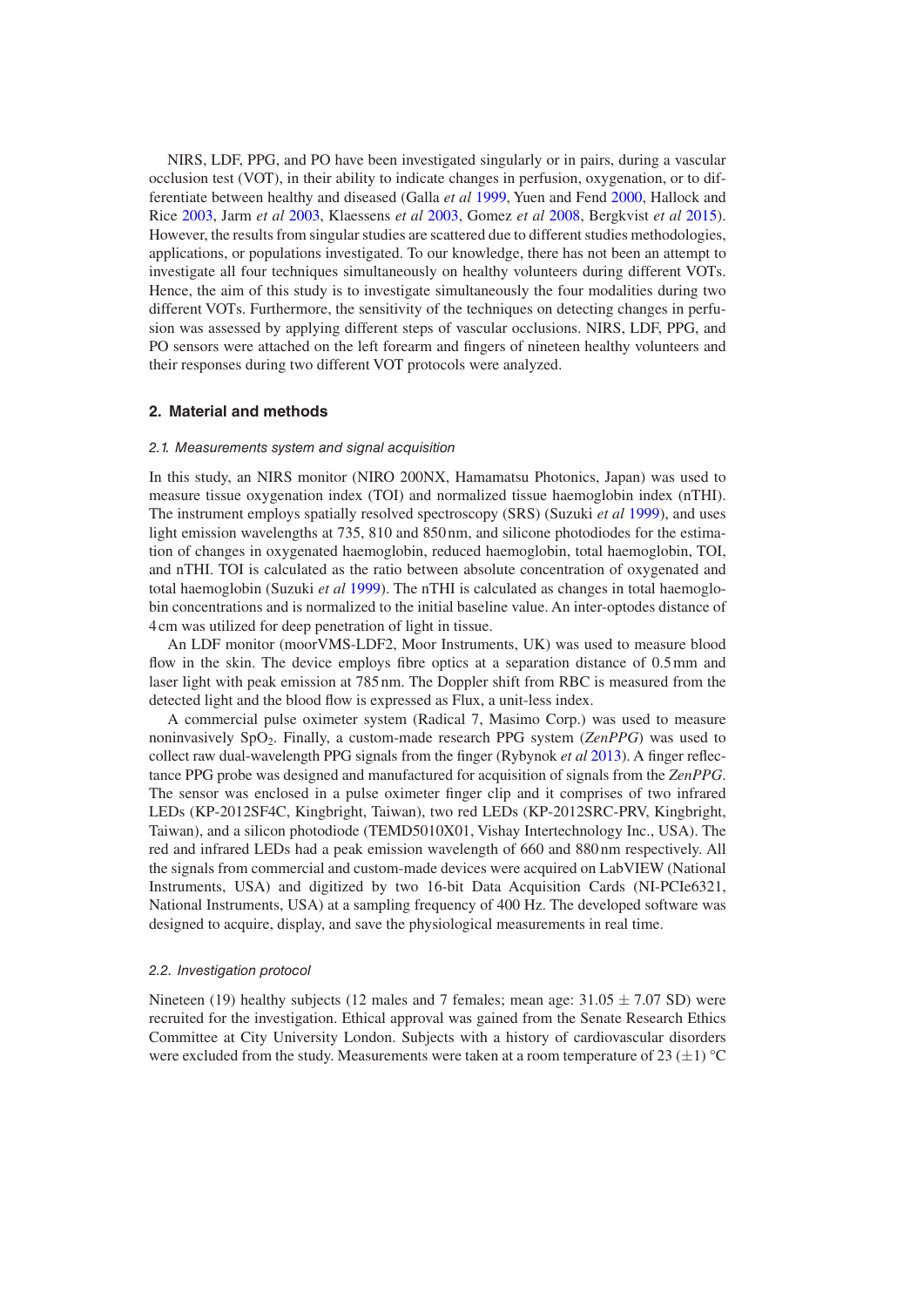and each subject was seated on a comfortable chair. After measuring the participant's blood pressure, their arm was rested on a pillow whereas a blood pressure cuff was connected to a sphygmomanometer and placed around the left upper arm for induction of vascular occlusions. An LDF sensor was positioned on the left forearm, distal from the cuff and attached on the skin by a ring-shaped double-sided adhesive. The NIRS sensor was located above the left brachioradialis, distal to the LDF sensor, and fixed by means of double-sided clear adhesive tape. The custom-made PPG and commercial pulse oximeter sensors were positioned respectively on the second and third digit of the left hand.

The investigation consisted of two measurement protocols:

- Protocol 1: baseline measurements were acquired for 5 min followed by a 2 min venous occlusion at 60 mmHg. The cuff pressure was then released for 2min before being re-inflated for additional 2min at 20 mmHg exceeding the volunteer's systolic pressure. The cuff was finally released until all the signals returned to their baseline values.
- Protocol 2: 5min baseline measurements were followed by seven intermittent occlusions at 20 mmHg, 40 mmHg, 60 mmHg, 80 mmHg, 100 mmHg, volunteer's systolic pressure, and total occlusion (20 mmHg over volunteer's systolic pressure). Each occlusion lasted for 1min and it was followed by 1min of recovery period when the pressure was released. After the last occlusion (total occlusion), measurements continued until the signals returned to baseline values.

Participants rested for a minimum of 10–15min between the two different protocols in order to allow a full haemodynamic recovery. The maximum cuff inflation time was 5s, whereas complete deflation time did not exceed 3s.

#### *2.3. Data analysis and statistics*

Post-acquisition analysis was performed in MatlabR2013a. TOI, nTHI, and Flux signals were filtered by a zero-phase low-pass filter (cut-off frequency: 500 mHz). The ac PPG component was obtained from raw PPG signals by applying a zero-phase band-pass filter (band-pass frequencies: 0.5–7 Hz) whereas the dc PPG component was obtained with a low-pass filter (cut off frequency: 500 mHz). the PI was estimated in a 2 s rolling window and was calculated as the ratio between pulsatile ac and dc PPG components of the infrared wavelength (see equation ([1\)](#page-5-0)). SpO<sub>2</sub> was calculated in a 3 s rolling window by applying a linear equation relating the ratio between ac and dc PPG components at both wavelengths (see equation [\(2](#page-5-1))). In order to compensate for inter-subject variability, Flux and PI were normalized to the first 10 s of baseline measurements. Optical densities from red wavelength finger PPG signals were calculated as the natural logarithm of the ratio between dc PPG at baseline and dc PPG throughout the protocol (see equation ([3\)](#page-5-2)). Linear trends were then removed from optical densities by extracting a least-square fit on the data. The slopes of TOI, nTHI, and  $OD<sub>R</sub>$  during the vascular occlusions were used to express dynamic changes in these signals. The slopes were computed as the slope of the regression line on the data during each occlusion, and they were expressed as % min<sup>-1</sup> for TOI or A.U. min<sup>-1</sup> for nTHI and OD<sub>R</sub>. The changes in parameters were expressed as mean of means  $(\pm SD)$ . In order to test statistical difference between baseline and occlusions measurements, baseline values were calculated as the average of 1min baseline segment, whereas occlusion values were estimated as the mean during the last 30 s of each occlusion. Wilcoxon signed rank test was used to assess statistical significance between different occlusions. A value of  $p < 0.05$  was considered satisfactory for statistical significance.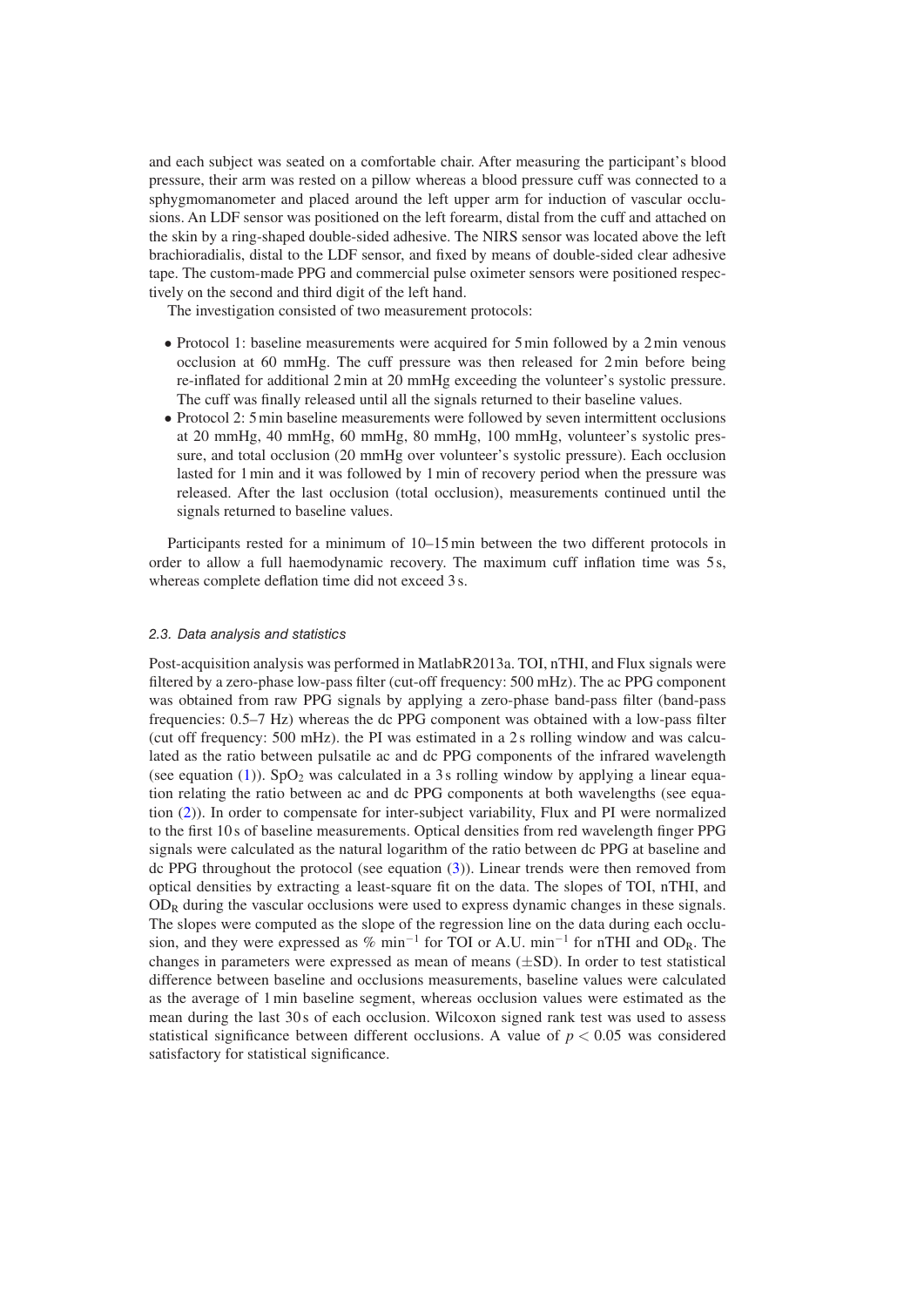<span id="page-5-3"></span>

**Figure 1.** Mean changes in TOI (a), nTHI (b), nFlux (c), nPI (d), and  $SpO<sub>2</sub>$  (e) during protocol 1. Black traces: mean values among the volunteers. Grey traces: ±SD. Vertical dotted lines represent the duration of the occlusions. VO: venous occlusion. TO: total occlusion.  $SpO<sub>2</sub>$  fails during TO.

<span id="page-5-0"></span>
$$
PI = \frac{ac_{IR}}{dc_{IR}} \times 100
$$
 (1)

$$
SpO2 = 110 - (25 \times R); \text{ Where : } R = \frac{\text{ac}_{R}/\text{dc}_{R}}{\text{ac}_{R}/\text{dc}_{R}}
$$
 (2)

<span id="page-5-2"></span><span id="page-5-1"></span>
$$
OD_R(t) = \ln\left(\frac{dc_R(0)}{dc_R(t)}\right)
$$
\n(3)

#### **3. Results**

#### *3.1. Protocol 1*

Figure [1](#page-5-3) shows the mean changes in protocol 1 in TOI, nTHI, normalized Flux (nFlux), and normalized PI (nPI) for the subjects investigated. Baseline values for TOI, nTHI, nFlux and nPI were respectively  $68.10 \pm 4.51$ ,  $1.02 \pm 0.05$ ,  $1.00 \pm 0.14$ , and  $0.83 \pm 0.21$ . During venous occlusion, venous blood pooling caused TOI, nFlux, and nPI to drop to  $63.37 \pm 5.33$  $(p < 0.001)$ ,  $0.44 \pm 0.27$  ( $p < 0.001$ ), and  $0.69 \pm 0.25$  ( $p = 0.03$ ) respectively, while nTHI increased to  $1.22 \pm 0.12$  ( $p < 0.001$ ). During total occlusion, TOI, nFlux, and nPI respectively decreased to  $56.39 \pm 7.52$  ( $p < 0.001$ ),  $0.21 \pm 0.71$  ( $p = 0.001$ ), and  $0.06 \pm 0.06$ ( $p < 0.001$ ). A small increase in ntHI was noticed during total occlusion (1.09  $\pm$  0.09,  $p = 0.005$ ). During venous occlusion, the mean commercial SpO<sub>2</sub> dropped significantly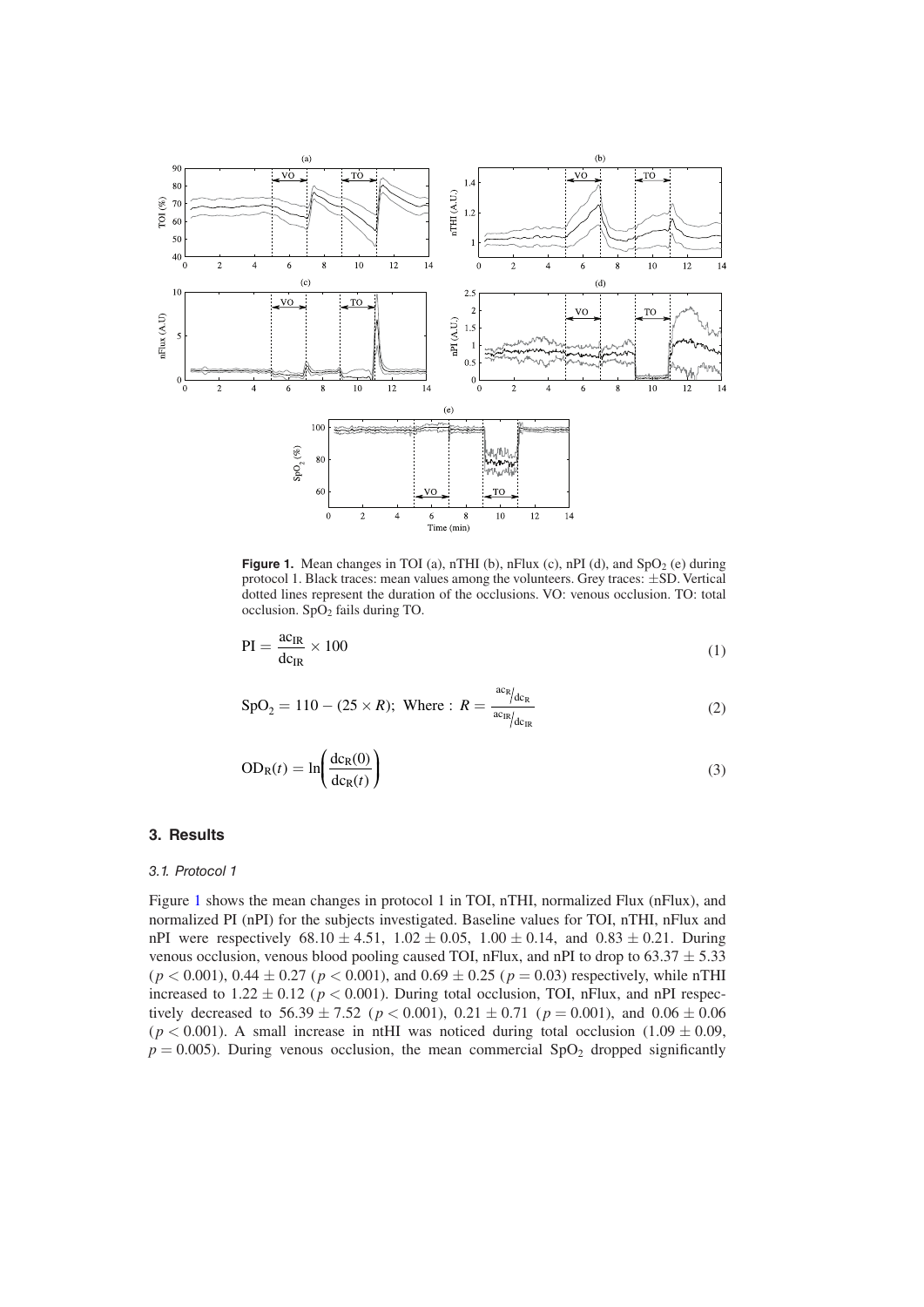<span id="page-6-0"></span>

**Figure 2.** Mean changes in optical densities estimated from finger red PPG during protocol 1. Black trace: mean. Grey traces: ±SD. Vertical dotted lines represent the duration of the occlusions.

<span id="page-6-1"></span>

**Figure 3.** Slope changes during protocol 1 and protocol 2 for TOI, nTHI, and Optical densities. Prot. 1: protocol 1. Prot. 2: protocol 2. VO: venous occlusion. TO: total occlusion.

from a baseline of  $98.91 \pm 1.06$  to  $97.85 \pm 1.68$  ( $p < 0.001$ ), while in total occlusion the pulse oximeter failed on providing  $SpO<sub>2</sub>$  values. However, the  $SpO<sub>2</sub>$  estimated from raw PPG signals exhibited a non-significant increase ( $p = 0.06$ ) throughout venous occlusion and failed during total occlusion. Due to the absence of arterial pulsations, both commercial pulse oximeter and custom-made PPG device failed to provide reliable values of  $SpO<sub>2</sub>$  during oversystolic occlusion pressure.

The results from the optical densities estimated from PPG from the finger are showed in figure [2](#page-6-0). Red wavelength optical densities consistently increased during venous occlusion ( $p = 0.005$ ) whereas decreased during total occlusion ( $p < 0.001$ ).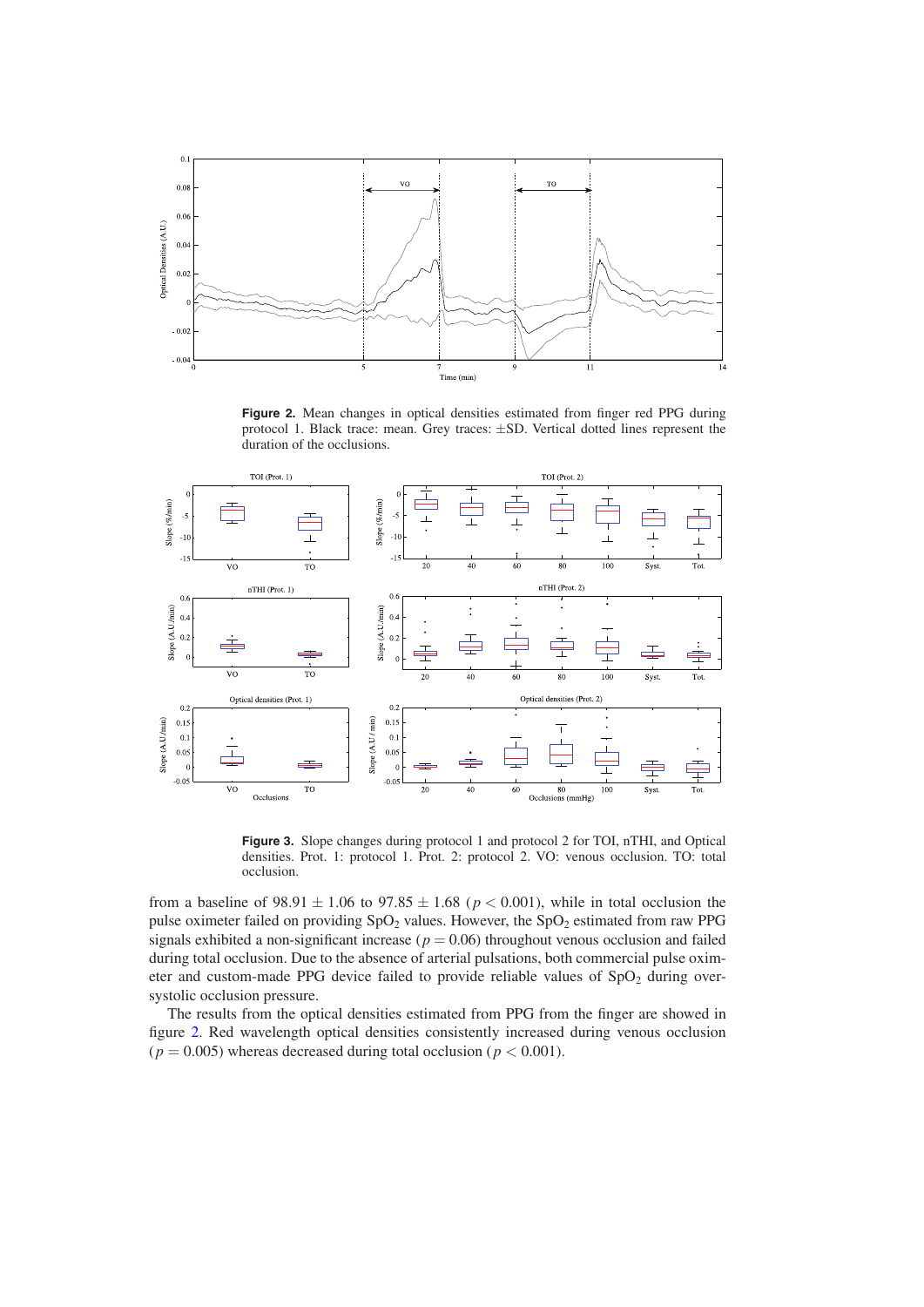Figure [3](#page-6-1) shows the changes in slopes calculated from TOI, nTHI and optical densities during protocol 1. The TOI showed a steeper desaturation during total occlusion than venous occlusion ( $p < 0.001$ ). The slope of nTHI during venous occlusion was significantly higher compared to total occlusion ( $p < 0.001$ ). Similarly, the positive slope of the optical densities during venous occlusion indicated an increase in light attenuation due to venous engorgement, whereas it was nearly nil during total occlusion.

#### *3.2. Protocol 2*

Table [1](#page-8-0) shows the means and *p*-values of TOI, nTHI, nFlux and nPI during protocol 2. TOI demonstrated deoxygenation during all the occlusions due to venous engorgements or total occlusions. The nTHI, which expresses the blood volume changes in tissue, gradually increased from baseline until a maximum venous engorgement was reached between 40 mmHg and 100 mmHg. Systolic and total occlusions (venous and arterial) produced a less pronounced increase in in nTHI due to venous and arterial occlusion. NFlux decreased during the occlusion at 20 mmHg, and it showed very similar values throughout occlusions between 40 and 100 mmHg. During systolic and total occlusion, nFlux dropped reaching the *biological zero*. Significant changes in nPI during protocol 2 were noticed only after occlusion exceeding 40 mmHg, whilst occlusion at 20 mmHg did not produce any significant change. Baseline SpO<sub>2</sub> from both commercial and custom-made pulse oximeters were  $97.82 \pm 1.05$ and 97.29  $\pm$  2.76 respectively. Consistent SpO<sub>2</sub> changes have been taking place only after occlusion at 100 mmHg (96.88  $\pm$  30.52 ( $p = 0.001$ ) and 95.72  $\pm$  9.61 ( $p = 0.001$ ) for both commercial and custom-made respectively), while during previous occlusions the  $SpO<sub>2</sub>$  did not change noteworthy. During systolic and over-systolic occlusion pressures, the pulse oximeters failed and did not provide reliable  $SpO<sub>2</sub>$  values.

The optical densities in protocol 2 showed changes in blood volume due to vascular occlusions. As presented in figure [4](#page-9-0), significant changes from baseline were observed only for venous occlusions exceeding 40 mmHg. Maximal changes were at 80 mmHg, showing complete venous occlusion and resultant blood engorgement. Optical densities dropped in both systolic and over-systolic pressures.

During protocol 2, the TOI desaturation slopes in the occlusions between 20–80 mmHg were not different  $(p > 0.05)$ , whereas significant slope changes were only observed between the venous occlusions (i.e. 20–80 mmHg) and the occlusions exceeding 100 mmHg  $(p < 0.003)$ . Similarly, the nTHI slopes during 40–100 mmHg were not different between each other ( $p > 0.05$ ). A change of slope in nTHI was only taking place after systolic and over-systolic occlusion pressures. The slopes in nTHI at 20 mmHg were different from the slopes at occlusions ranging between  $40-80$  mmHg ( $p < 0.001$ ), but they were not different from occlusions exceeding 100 mmHg ( $p > 0.05$ ). The slopes estimated from optical densities during 20 mmHg occlusions were different from all the other occlusions ( $p < 0.001$ ), except systolic and over-systolic occlusions. The slopes between 60 and 100 mmHg were not different between each other ( $p > 0.05$ ). In this range however, only the slopes at 80 mmHg were significantly different from the slopes at 40 mmHg occlusion. This also suggests a maximal slope during occlusion pressures in the range  $60-100$  mmHg.

#### **4. Discussion**

The results in this study showed the simultaneous behavior of the four different techniques during vascular challenges. The TOI measured by NIRS proved to be sensitive to changes in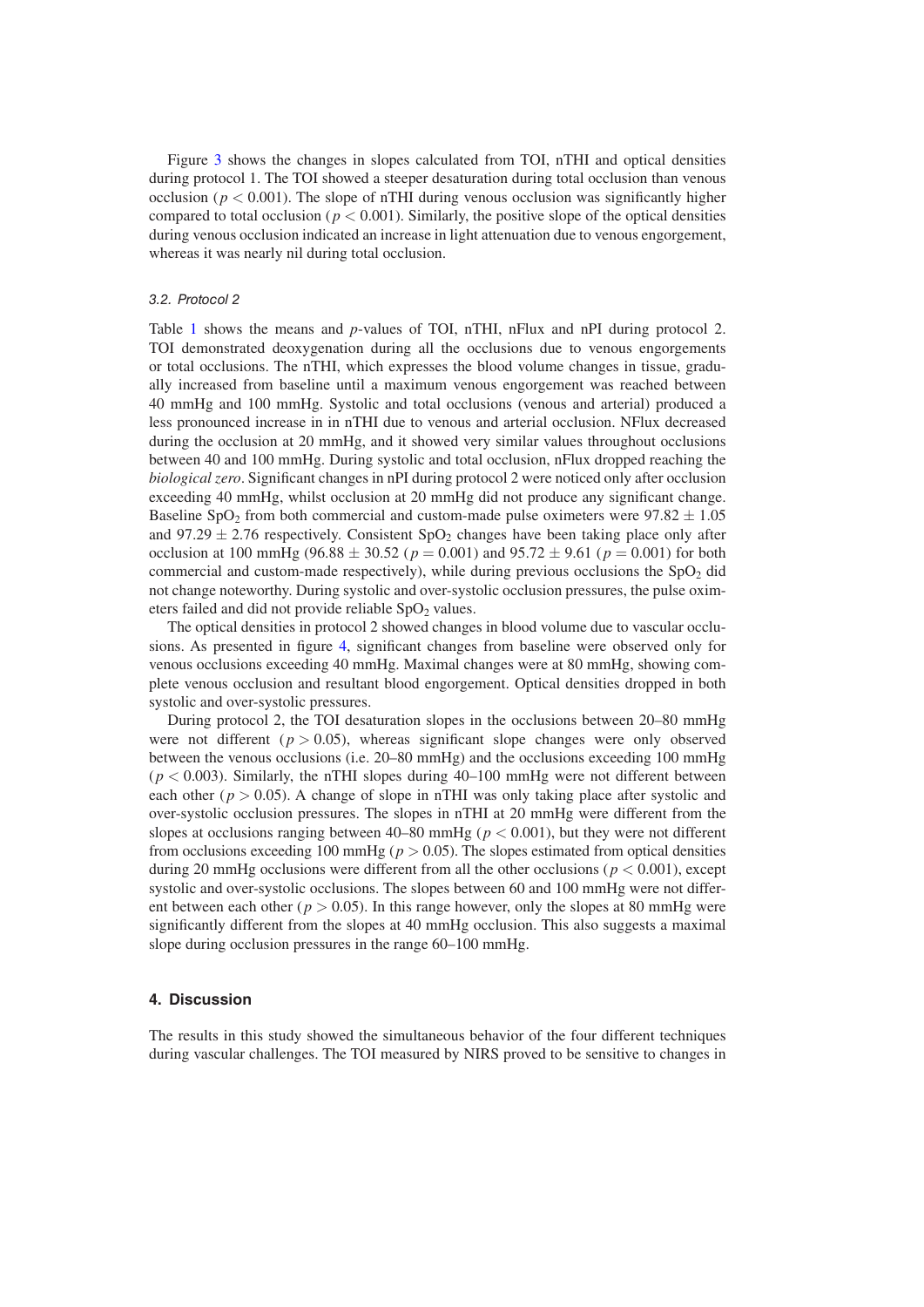|                                      |                                                                 |                              |                               |                          | Occlusion steps (mmHg)   |                          |                              |                          |
|--------------------------------------|-----------------------------------------------------------------|------------------------------|-------------------------------|--------------------------|--------------------------|--------------------------|------------------------------|--------------------------|
|                                      | Baseline                                                        |                              | $\frac{1}{4}$                 | $\odot$                  | $\approx$                | $\frac{100}{2}$          | Systolic                     | Total                    |
|                                      | $70.05 \pm 4.58$                                                | ± 5.80 <sup>c</sup><br>67.43 | $67.80 \pm 4.72^{\circ}$      | $67.57 \pm 5.04^{\circ}$ | $66.73 \pm 5.46^{\circ}$ | $65.86 \pm 4.42^{\circ}$ | $67.09 \pm 4.35^{\circ}$     | $67.34 \pm 5.43^{\circ}$ |
| IHI                                  | $1.00 \pm 0.06$                                                 | $\pm 0.13^{\circ}$           | $1.11 \pm 0.17^{\circ}$       | $1.10 \pm 0.18$ °        | $1.10 \pm 0.19^{\circ}$  | $1.11 \pm 0.23^{\circ}$  | $1.06 \pm 0.14^{\circ}$      | $1.04 \pm 0.15^{\circ}$  |
| nFlux                                | $0.95 \pm 0.22$                                                 | $\pm 0.3^{\circ}$<br>0.70    | $0.49 \pm 0.33$ <sup>c</sup>  | $0.49 \pm 0.32^{\circ}$  | $0.48 \pm 0.24^{\circ}$  | $0.48 \pm 0.21$ °        | $0.24 \pm 0.23$ <sup>c</sup> | $0.25 \pm 0.23^{\circ}$  |
| ΡI                                   | $0.81 \pm 0.24$                                                 | $\pm 0.50^{\rm d}$<br>0.84   | $0.78 \pm 0.36^{\rm d}$       | $0.76 \pm 0.26^{\circ}$  | $0.57 \pm 0.25^{\circ}$  | $0.19 \pm 0.16^{\circ}$  | $0.03 \pm 0.09^{\circ}$      | $0.03 \pm 0.12^{\circ}$  |
| SpO <sub>2</sub> <sup><b>a</b></sup> | $37.82 \pm 1.05$                                                | $\pm 1.02^{\rm d}$<br>97.81  | $97.80 \pm 1.19$ <sup>d</sup> | $97.78 \pm 1.31^d$       | $97.77 \pm 1.45^{\circ}$ | $96.88 \pm 1.14^{\circ}$ | I                            |                          |
| $\mathrm{SpO}_2^{\,b}$               | $97.29 \pm 2.76$                                                | $\pm 2.86^{\rm d}$<br>97.19  | $98.42 \pm 2.43^{\circ}$      | $98.97 \pm 2.80^{\circ}$ | $98.81 \pm 4.31^d$       | $95.72 \pm 9.61^{\circ}$ |                              |                          |
|                                      | Custom-made SpO <sub>2</sub> .<br>Commercial SpO <sub>2</sub> . |                              |                               |                          |                          |                          |                              |                          |

Table 1. Mean changes (±SD) and p-values for TOI, nTHI, nFlux, nPI, and SpO<sub>2</sub> during protocol 2. **Table 1.** Mean changes ( $\pm$ SD) and p-values for TOI, nTHI, nFlux, nPI, and SpO<sub>2</sub> during protocol 2.

<span id="page-8-0"></span> $\epsilon$  Significant change from baseline ( $p < 0.05$ ).

<sup>d</sup> Not significant change from baseline ( $p > 0.05$ ).

<span id="page-8-4"></span><span id="page-8-3"></span><span id="page-8-2"></span><span id="page-8-1"></span> $\circ$   $\sim$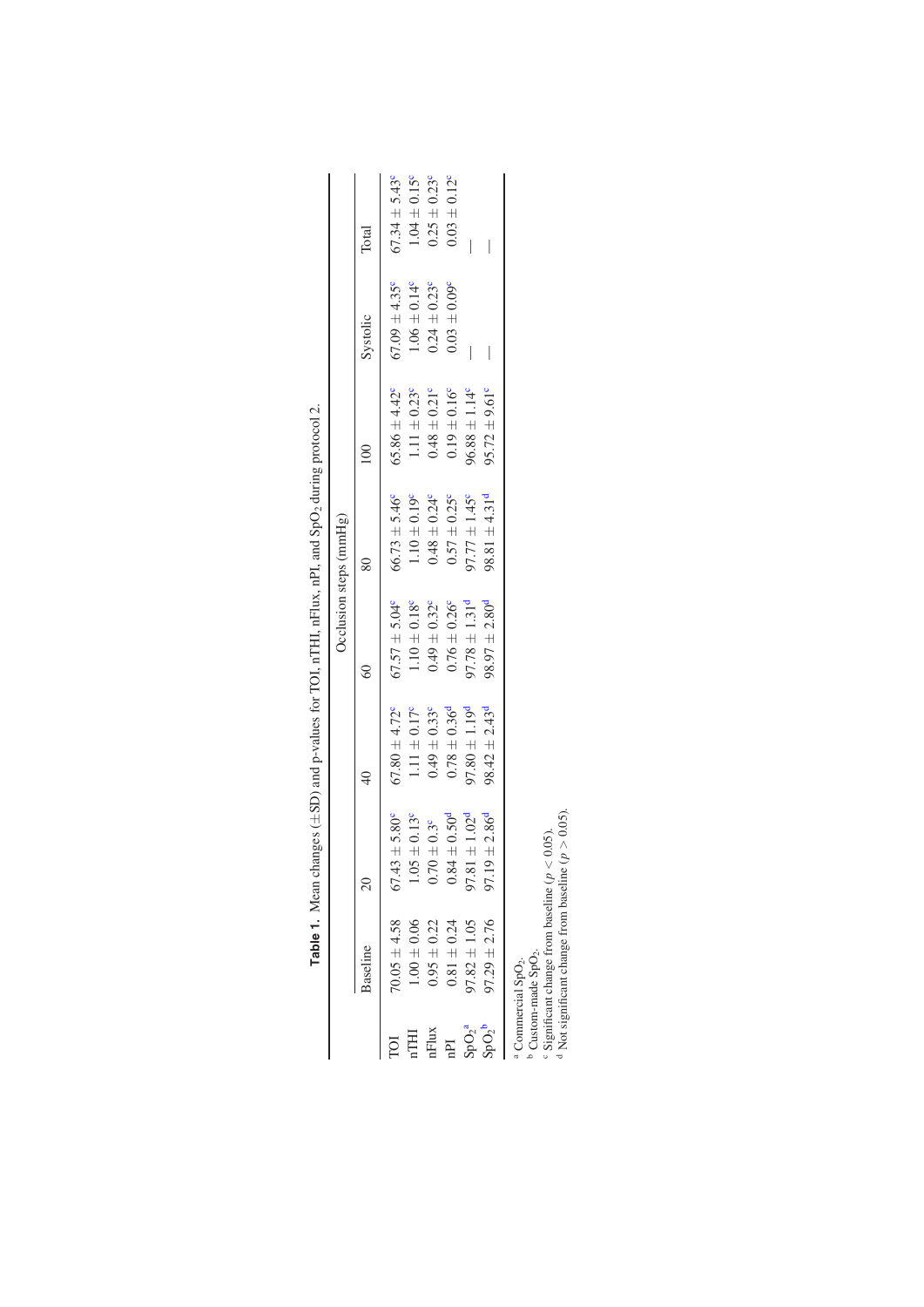<span id="page-9-0"></span>

**Figure 4.** Box and Whiskers plot of the mean changes in optical densities estimated from finger PPG during protocol 2. Mean values were computed from the last 30s of each occlusion. Syst.: systolic pressure. Total: total occlusion (over-systolic).

perfusion in both protocols. In all the volunteers, occlusion of arterial vasculature induced a more severe decrease of TOI from baseline values (i.e. steeper desaturation slope). As the TOI is directly calculated from oxygenated and reduced haemoglobin concentration changes (Pellicer and del Carmen Bravo [2011\)](#page-12-5), it responded to venous blood engorgement (i.e. increase in both oxygenated and reduced haemoglobin) and over-systolic occlusion (drop in oxygenated haemoglobin and increase in reduced haemoglobin). Even though haemoglobins responses measured by NIRS differentiate between venous and arterial occlusion, we decided to analyze TOI and nTHI responses only. Similar to TOI, the nTHI indicated changes in blood volume during venous and total occlusions. Venous blood pooling caused the nTHI to increase constantly during venous occlusion until release of the cuff, while over-systolic occlusion did not produce significant changes (i.e. constant blood volume). The results from the slopes estimated from nTHI indicated a maximal response of nTHI during occlusions ranging between 40–80 mmHg. The marginal increase in blood volume at the beginning of systolic and total occlusion should be considered as a methodological limitation in the study, since manual inflations lasted for 3–4 s before achieving complete occlusion. TOI and nTHI have also further potentials as, by application of SRS, the skin contribution to the signal is minimized, and only information on pure deep tissues (muscle) is provided (Suzuki *et al* [1999](#page-12-17)).

In protocol 1, nFlux indicated changes from the baseline in both venous and total occlusion. Venous occlusion caused the mean normalized values to drop to half of baseline, with residual signal to be attributed to remaining RBC mobility (arterial inflow). The adjunction of arterial occlusion caused nFlux to reach the *biological zero*, considered as molecular Brownian motion (Choi and Bennett [2003](#page-12-6), Binzoni *et al* [2004\)](#page-12-19). The restoration of RBC flow can be observed in figure [1](#page-5-3)(c) by the hyperaemic shoot at the release of total occlusion (less pronounced after venous occlusion). The same trends in nFlux were observed in protocol 2, where the index decreased to half of baseline values in the venous occlusions between 40–100 mmHg occlusion. At systolic and over-systolic occlusion pressures, the values drastically dropped. It has been previously reported that LDF signals during venous occlusion present a slower decay, when compared to arterial occlusion, due to larger capacity of the venous circulation (Galla *et al* [1999,](#page-12-12) Yuen and Fend [2000](#page-12-7)). However, we did not observe any large delay in any of the volunteers and mean nFlux values have been computed from the last 30 s of each occlusion, once the values reached steady state. Although in our study nFlux indicated significant changes during all the steps in our protocols, differentiation between venous and arterial occlusions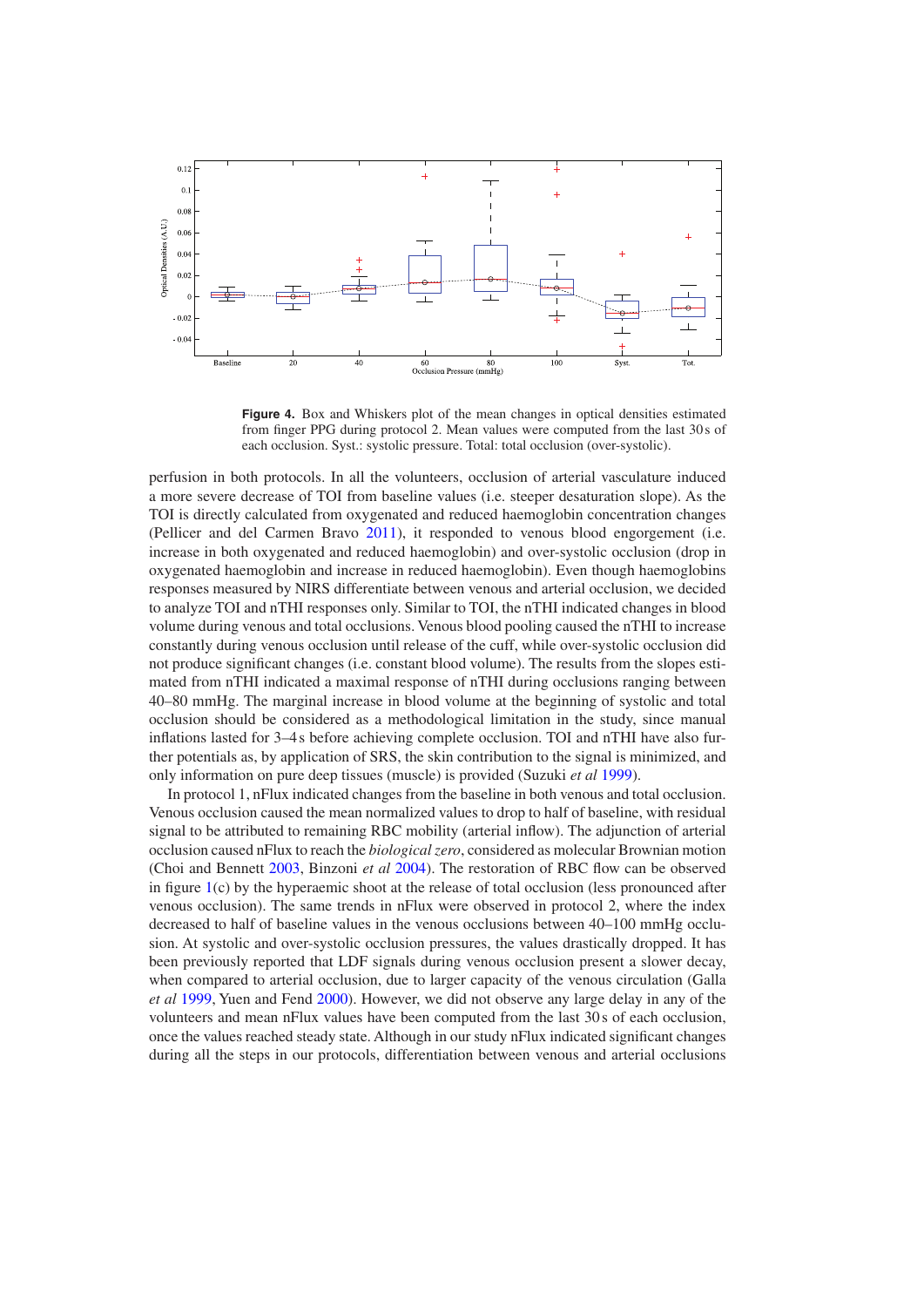may be challenging to achieve as the signal approaches the biological zero in both occlusions (Galla *et al* [1999](#page-12-12)). Moreover, LDF may be inadequate to detect venous occlusion due to its inter-subject variability, low sensitivity, and higher inaccuracies. These may be caused by intrinsic limitations of the technique (i.e. RBC concentration increasing versus RBC velocity decreasing) or limited measurement volume (Bergkvist *et al* [2015\)](#page-11-2). We should also emphasize that in this study we decreased the inter-subject variability by normalizing Flux to baseline values. Thus, providing normalized values of Flux, as the nTHI in NIRS, may assist clinicians in improving detection of perfusion changes.

When near-infrared light travels into living tissues, it undergoes scattering, causing a banana-shaped light pathway. The depth of this pathway is directly proportional to the separation distance between light emitter and detector(s) (Pellicer and del Carmen Bravo [2011](#page-12-5)). Due to the large separation distance adopted in the sensors (i.e.  $2.5 - 5$  cm), NIRS can reach a penetration depth up to 2cm in deep tissues (Pellicer and del Carmen Bravo [2011](#page-12-5)). If SRS is adopted, the contribution of skin and adipose tissue can be eliminated, providing information on deep tissues only (Pellicer and del Carmen Bravo [2011](#page-12-5)). Contrary to NIRS, the penetration depth of LDF is limited to only few millimeters into the skin (0.5–1.5mm depth and a sampled area of 1mm2 ) (Choi and Bennett [2003,](#page-12-6) Lima and Bakker [2005,](#page-12-1) Fredriksson *et al* [2009](#page-12-20)). In this study, TOI and nTHI provided perfusion information related to deep muscle, whereas LDF assessed skin's perfusion only. Nevertheless, both modalities are considered able to provide indication of changes in perfusion and are regularly used in clinical settings for this purpose (Yuen and Fend [2000](#page-12-7), Choi and Bennett [2003](#page-12-6), Lima and Bakker [2005,](#page-12-1) Pellicer and del Carmen Bravo [2011,](#page-12-5) Bergkvist *et al* [2015](#page-11-2)). Even though the sampled volume is considerably different between the two techniques, the perfusion of both skin and muscle is compromised during proximal vascular occlusions. Thus, the results in this paper may provide a comparison on the ability of the techniques in detecting different degrees of vascular occlusions.

The results from  $SpO<sub>2</sub>$  measurements are not surprising and they align with previous reported results (Hallock and Rice [2003](#page-12-13), Shafique *et al* [2012\)](#page-12-21) However, our methodologies differ as we used intermittent occlusions separately and not increasing the occlusion pressure gradually in one single measurements. Even though the occlusions were short, this allowed us to investigate the different responses to different occlusions. Our results confirm that significant changes in SpO<sub>2</sub> during venous occlusion were observed in both commercial and custom-made pulse oximeters. However, these changes are still within the normoxic range (100–96%) and tolerance range of pulse oximeters  $(\pm 2 - 3\%)$ , making difficult to distinguish venous occlusion from baseline values (Hallock and Rice [2003\)](#page-12-13). Noteworthy changes in  $SpO<sub>2</sub>$ were observed only at 100 mmHg, whereas the pulse oximeters failed during both systolic and over-systolic pressure. It has to be underlined that changes in  $SpO<sub>2</sub>$  did not indicate changes in arterial blood saturation, but are indirect effects of changes in the ratio R.

The PI is commonly used in PO as a measure of adequate perfusion. The PI is represented as the ratio of pulsatile blood over the total blood volume [(ac PPG/dc PPG)  $\times$  100]. The index has been investigated as indicator of peripheral perfusion, vasodilation/constriction, sympathetic tone, or hypovolemia (Lima *et al* [2002](#page-12-22), Lima and Bakker [2005](#page-12-1), Sahni [2012,](#page-12-23) van Genderen *et al* [2013](#page-12-24)). To our knowledge, this is the first investigation on PI during vascular occlusions on healthy volunteers. In this study, the combined results between protocol 1 and 2 show that PI values observed in venous occlusions were statistically different from baseline. However, as can be seen in table [1](#page-8-0), lighter venous occlusions (20–40 mmHg) did not produce significant changes. We also have to mention that the changes in PI in this study firmly reflect decreases in amplitude of the pulsatile ac component (results not presented), with little contribution of dc signals. Even though previous studies reported analogous changes in ac PPG during venous occlusions (Shafique *et al* [2012](#page-12-21)), variations in ac components - which are measure of local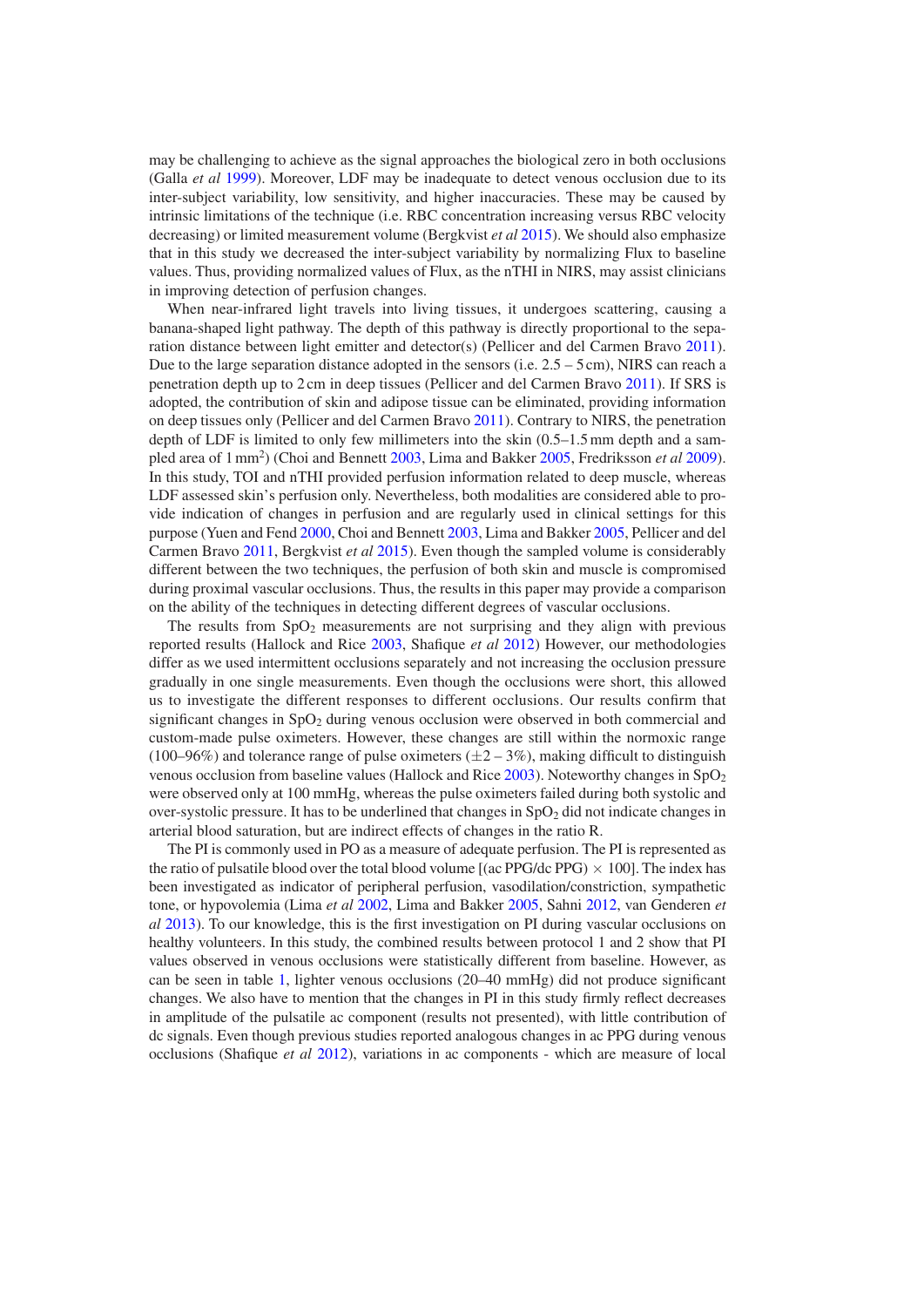arterial blood only—can also be susceptible to variations in other haemodynamics parameters (Allen [2007](#page-11-0)). Therefore, we cannot confidently conclude that ac PPG amplitudes alone (or PI), can be reliable indicators of venous congestion proximal to the finger probe.

Optical densities can be used to express changes in chromophore concentrations in a medium. In particular, optical densities that were estimated from red dc PPG component (ODR) provided supplementary information on venous blood changes. We chose red PPG wavelength (660 nm) as, compared to infrared (880 nm), attenuation at this wavelength can be considered more sensitive to changes in reduced haemoglobin concentration (i.e. absorptivity of reduced haemoglobin at 660 nm is eight to ten times higher than oxygenated haemoglobin). Except at 20 mmHg, venous congestions in both protocol 1 and 2 produced increases in light attenuation as showed in figures [2](#page-6-0) and [4](#page-9-0). Analysis of the slopes and mean values during occlusions indicated a maximal increase of  $OD_R$  in the occlusions between 60–100 mmHg, suggesting maximal venous blood congestion in this range of occlusions. During systolic and total occlusions, the  $OD_R$  decreased from baseline, reflecting a decrease in blood volume. This drop is most probably due to a mechanical effect related to the absence of arterial blood flow: as the finger clip produces a slight pressure on the finger, the absence of arterial inflow causes part of blood to be pressed outside the clip. Therefore, the slopes estimated from  $OD_R$  during systolic and over-systolic occlusions should be carefully interpreted as well. This limitation in the current study should be acknowledged whereas the use of pressure-free clips may help attenuate this mechanical effect. At the release of the occlusion, the hyperemic shoot and return to baseline indicated the restored arterial inflow.

#### **5. Conclusion**

In this study, NIRS, LDF, PPG, and PO have been investigated simultaneously during VOTs in healthy subjects. TOI, Flux, and PI were able to indicate different degrees of both venous and total occlusions. However, we cannot confirm whether Flux and PI can accurately detect venous occlusion. In addition, the optical densities estimated from red wavelength PPG traces were also able to indicate the occlusions. The optical densities from PPG may provide valuable information on venous engorgement in situations when conventional  $SpO<sub>2</sub>$  and PI may not be sufficient. Further comparative studies in healthy and disease subjects are still needed to elucidate similarities and differences between all techniques.

#### **Acknowledgments**

This work was supported by the Barts and The London NHS Trust under Barts Charity Grant 832/1716.

#### **References**

- <span id="page-11-1"></span>Abay T Y and Kyriacou P A 2015 Reflectance photoplethysmography as noninvasive monitoring of tissue blood perfusion *IEEE Trans. Biomed. Eng.* **[62](http://dx.doi.org/10.1109/TBME.2015.2417863)** [2187](http://dx.doi.org/10.1109/TBME.2015.2417863)–[95](http://dx.doi.org/10.1109/TBME.2015.2417863)
- <span id="page-11-0"></span>Allen J 2007 Photoplethysmography and its application in clinical physiological measurement *Phys. Meas.* **[28](http://dx.doi.org/10.1088/0967-3334/28/3/R01)** [R1](http://dx.doi.org/10.1088/0967-3334/28/3/R01)–[39](http://dx.doi.org/10.1088/0967-3334/28/3/R01)
- <span id="page-11-2"></span>Bergkvist M, Henricson J, Iredahl F, Tesselaar E, Sjöberg F and Farnebo S 2015 Assessment of microcirculation of the skin using tissue viability imaging: a promising technique for detecting venous statis in the skin *Microvasc. Res.* **[101](http://dx.doi.org/10.1016/j.mvr.2015.06.002)** [20](http://dx.doi.org/10.1016/j.mvr.2015.06.002)–[5](http://dx.doi.org/10.1016/j.mvr.2015.06.002)